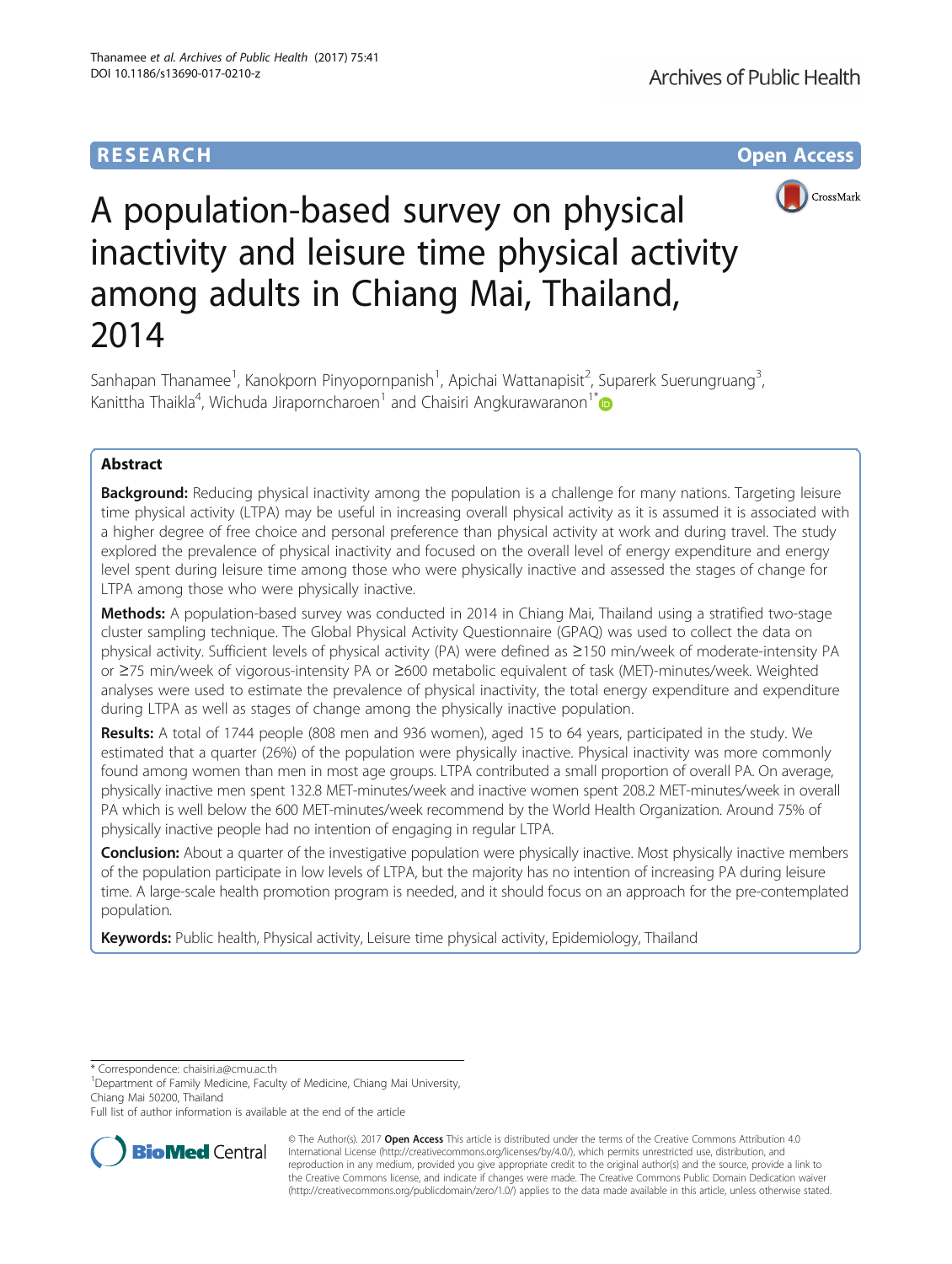# Background

Physical inactivity or insufficient physical activity (PA) is defined as less than 150 min/week of moderate-intensity PA accumulated across work, home, transport and leisure time activities [\[1](#page-7-0)]. It contributes to a global increase in health risks. Worldwide, about 23% of people aged 18 and above were physically inactive in 2010 (men 20% and women 27%) [[2\]](#page-7-0) . The World Health Organization (WHO) states that physical inactivity causes 3.2 million deaths each year [[3\]](#page-7-0). Physical inactivity is a risk factor for many major non-communicable diseases (NCDs), for instance, coronary heart disease; type 2 diabetes mellitus; breast cancer; and colon cancer and is associated with increasing all-cause mortality [[4](#page-7-0)]. In contrast, sufficient PA can reduce mortalities including from cardiovascular mortality, cancer mortality and all-cause mortality [[5, 6\]](#page-7-0). Consequently, in 2010, the WHO provided the Global Recommendations on Physical Activity for Health to promote PA among children, adults, and older adults [[7\]](#page-7-0).

In Thailand, approximately 28.4% of adults are physically inactive [\[8](#page-7-0)]. Thai people spend 2 h a day involved in PA and about 13 h in sedentary behaviours [\[9](#page-7-0)]. About one-fifth (17.1%) of Thai adults were overweight [[10](#page-7-0)] while prevalence of class I obesity and class II obesity were 26.0% and 9.0%, respectively [\[11\]](#page-8-0).

Reducing physical inactivity is a challenge for many nations. According to the WHO guidelines, PA is classified into 3 domains: work; travel and recreation, the latter can be referred to as leisure time physical activity (LTPA). Given the same intensity, duration and frequency of an activity, these 3 types of PA are comparable in terms of energy expenditure [[12](#page-8-0)]. However, targeting LTPA is an attractive approach to increase the overall PA and to decrease the prevalence of physical inactivity in the population as it is assumed to be associated with a higher degree of free choice and personal preference than PA at work and during travel [\[13](#page-8-0)]. In other words, interventions to encourage LTPA might be easier to promote and implement than interventions to promote PA at work and during travel as PA at work and during travel may depend on less modifiable factors such as distance to the workplace and characteristics of work.

To increase LTPA, a better understanding of the epidemiology and characteristics of physical inactivity and the contribution of LTPA to the overall PA level may be an important aspect for its promotion. In addition, previous studies show that an understanding of the stages of change to PA is also a key issue to consider [[14, 15](#page-8-0)]. Not only does intention to change help predict the behaviour, studies have suggested that those in more advance stages of change for PA were also more likely to have higher levels of self-management and selfefficacy [[15](#page-8-0), [16](#page-8-0)]. In addition, understanding the stages of change (intention to change) may influence the efficacy of a health promotion programme, as those in different stages may require different forms of interventions [[16, 17](#page-8-0)].

This study is a part of a larger survey on health risk behaviours carried out in 2014. A population-based survey was conducted to investigate the level of PA, especially LTPA, among people living in Chiang Mai, the most populated province in Northern Thailand. We aimed to explore the prevalence of physical inactivity and the contribution of LTPA to the overall level of PA across different age groups. We also focused on the overall level of energy expenditure as well as energy level spent during leisure time among those who were physically inactive and assessed the stages of change for LTPA among those who were physically inactive. The findings of the study will reflect the overall PA of the population. They will help to plan and monitor the need for and effectiveness of future interventions.

# **Methods**

## Study design

A stratified two-stage cluster sampling survey was conducted to investigate PA among people aged 15 to 64 years in Chiang Mai province in 2014. People who had lived in Chiang Mai for less than 3 months were excluded. The trained field researchers collected all data using face-to-face interviews and questionnaires. The Global Physical Activity Questionnaire (GPAQ) version 2 [[12\]](#page-8-0) in Thai language was used to assessed the level of physical activity. A study, investigated the reliability and validity of the GPAQ from nine countries, showed the moderate to substantial strength of its reliability (0.67 to 0.73); moderate to strong concurrent validity compared with the International Physical Activity Questionnaire (IPAQ) (0.45 to 0.65); and poor to fair criterion validity (0.06 to 0.35) [\[18\]](#page-8-0).

## Sample size and sampling method

Based on the population census, there were 713,053 households or 1,666,888 people in Chiang Mai. The number of the targeted population, aged 15 to 64 years, was 1,247,376. A stratified two-stage cluster sampling method was used. First, the primary strata (Enumeration Areas) were classified identifying 24 urban and 12 rural areas. Second, 20 households in each area were randomly selected. Assuming a response rate of 80% and a design effect of 1.5, the calculated sample size to represent the targeted population in Chiang Mai was 1888.

## Variables and outcomes measurements

Demographic data on age and gender sex were collected. Age was categorised into 6 bands: 15–19; 20–29; 30–39; 40–49; 50–59 and 60–64. Highest education was used as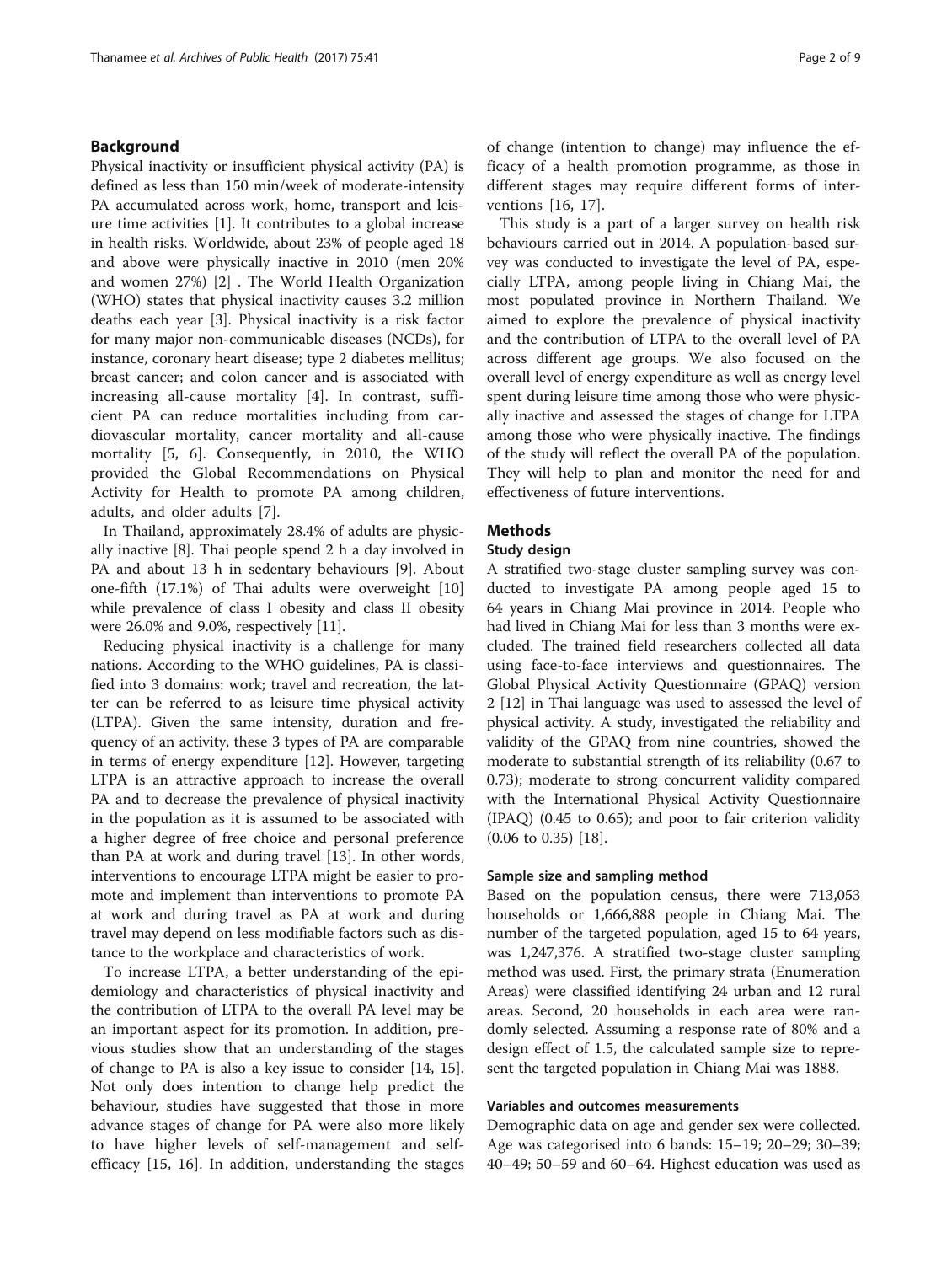a measure of socioeconomic status and was categorised into three categories: primary school, secondary school and college level.

Calculation of overall PA was done according to the guidelines on the Global Physical Activity Questionnaire (GPAQ) [[12](#page-8-0)]. The participants were asked about the intensity, frequency and duration of the three domains of PA: 1) at work; 2) during travel or transport and 3) during recreational or leisure time. According to the GPAQ, a metabolic equivalent of task (MET) value of 4 was assigned for moderately intense PA and a value of 8 was assigned for vigorously intense PA. The assigned value MET was then multiplied by the number of days per week of PA and duration on a typical day for each domain of PA to create the amount of PA in metabolic equivalent of task-minutes per week (MET-minutes/ week). The MET-minutes/week spent on each domain was then summed to create an overall PA level. According to the WHO guidelines, insufficient PA is defined as less than 600 MET-minutes/week of total energy expenditure from moderate or vigorous PA [\[12\]](#page-8-0). In addition, the GPAQ recommended collecting data on sedentary behaviour and sedentary time was collected in minutes per day.

For participants who answered that they did not participate in moderate and vigorous PA during their leisure time, the stage of change for LTPA was evaluated. To explore the related stages of change [[19](#page-8-0)], an additional multiple choice question about plans and activities related to LTPA in the next 6 months was asked. Participants who chose "no current LTPA and no plan" were classified as in the 'Pre-contemplation stage'. Those who chose "no current LTPA but planned to participate in LTPA in the next 6 months" were considered to be in the 'Contemplation stage' and those who chose "has some current LTPA but none at sufficient level of PA" were considered to be in the 'Preparation stage'. The "action and maintenance stage" could not be applied to those who answered that they did not participate in moderate or vigorous LTPA.

#### Statistical analysis

The demographic data of the participants was described using frequencies and percentages. The MET-minutes/ week of energy used during PA among the study participants were presented as mean, standard deviation, medians, and interquartile range. To infer the estimates of the sample to the population, weighted analyses were performed to account for the aggregation of data. Stratified by age group and gender, the prevalence and 95% confidence interval (95% CI) of physical inactivity were estimated. The mean energy expenditure for overall PA and LTPA were estimated to consider the contribution of LTPA to overall PA. The difference of mean sedentary time between physically active and inactive populations was analysed using independent t-test. A subgroup analysis among those who were physical inactive was also performed to estimate the mean energy expenditure for overall PA and LTPA in this subgroup. The proportion of the population in each stage of change for LTPA among the physically inactive population were expressed as percentages and 95% CIs. Lastly, multinomial logistic regression was used to explore the influence of socioeconomic position on the stages of change among the physically inactive population. The statistical significance was considered when  $p < 0.05$ . All analyses accounted for the clustering of the data by using the survey command  $(s\nu\gamma)$  in STATA version 13 (StataCorp, Texas, USA).

# Results

# Study participants

A total of 1744 participants (response rate 92.4%) engaged in the study. Eight hundred and eight (46.3%) were men, and 936 (53.7%) were women. The mean age of the male participants was 43.6 and 43.3 for female participants. The sampled population represented the source population well (Table 1). The major group of the participants was from the sector of the population aged 50–59 (23.6%). The teenage group (aged 15–19) was a minority (5.3%) in this study.

Table 1 Proportion of men and women by age group in the sample and source population in Chiang Mai, Thailand, 2014 (row %)

| Age group | Men                        |                                        |                                            | Women                        |                                          |                                              |  |
|-----------|----------------------------|----------------------------------------|--------------------------------------------|------------------------------|------------------------------------------|----------------------------------------------|--|
|           | Number of men<br>in sample | Proportion of men<br>in sample (row %) | Proportion of men<br>in Chiang Mai (row %) | Number of women<br>in sample | Proportion of women<br>in sample (row %) | Proportion of women<br>in Chiang Mai (row %) |  |
| $15 - 19$ | 35                         | 37.6                                   | 41.1                                       | 58                           | 62.4                                     | 58.9                                         |  |
| $20 - 29$ | 128                        | 48.9                                   | 50.8                                       | 134                          | 51.1                                     | 49.2                                         |  |
| $30 - 39$ | 138                        | 50.2                                   | 49.9                                       | 137                          | 49.8                                     | 50.1                                         |  |
| $40 - 49$ | 162                        | 41.6                                   | 40.9                                       | 227                          | 58.3                                     | 59.1                                         |  |
| $50 - 59$ | 235                        | 46.0                                   | 46.3                                       | 276                          | 54.0                                     | 53.7                                         |  |
| $60 - 64$ | 110                        | 51.4                                   | 52.1                                       | 104                          | 48.6                                     | 47.9                                         |  |
| All       | 808                        | 46.3                                   | 46.8                                       | 936                          | 53.7                                     | 53.2                                         |  |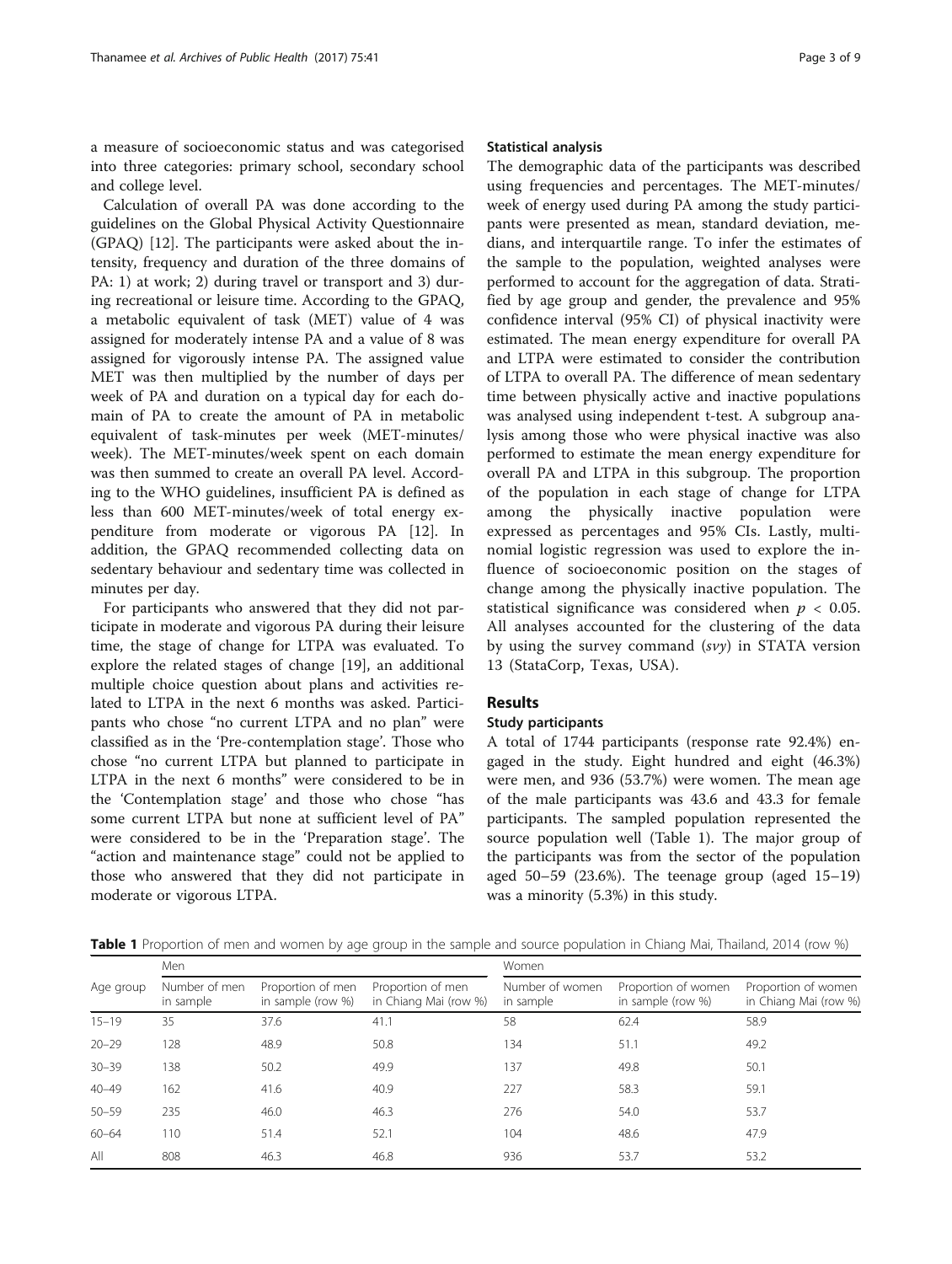## Prevalence of physical inactivity and sedentary time

Overall, about 26.0% (95% CI 23.9 to 28.1) of the population was physically inactive. About 22.6% (95% CI 19.7 to 25.8) of men and 28.9% (95% CI 26.0 to 32.0) of women were physically inactive. Among men, the prevalence of physical inactivity was highest among those aged from 30 to 49, at approximately 25%. Among women, teenagers (aged 15–19) were the most inactive sector of the population (41.0%, 95% CI 28.8 to 54.4). Across most age groups, the prevalence of physical inactivity of women was higher than men (Fig. 1).

Overall, sedentary time did not statistically differ between the physically active and inactive population (Table [2\)](#page-4-0). Among men, physically active population had an average of 134.0 min/day of time spent sitting. Inactive men had an average of 138.6 min/day of time spent sitting. Men aged over 60 had the highest sedentary time. For women, sedentary time was not statistically significant between active and inactive populations (124.6 min/week vs 134.0 min/week,  $p = 0.18$ ). Teenage women spent the highest sedentary time in a day.

## Total energy use and energy use during leisure time

Table [3](#page-4-0) demonstrates the total MET-minutes/week spent on overall PA and during LTPA. While total energy spent may be increasing with age when compared to the teenage population, the contribution of LTPA to overall PA level drastically decreased. Teenagers spent an average of 2538.9 MET-minutes/week on overall PA and 1397.8 MET-minutes/week on LTPA (55.0% of overall PA). In contrast, in those aged between 40 and 49, the average MET-minutes/week was at 7706.4 METminutes/week but LPTA only contributed 238.1 METminutes/week (3.1% of overall PA). Both men and women showed decreased contribution of LTPA to overall PA with advancing age (Table [3](#page-4-0)).



# Physical activity and stages of change for leisure time physical activity in the physically inactive population

Among the physically inactive population in Chiang Mai, it is estimated that their average total energy expenditure was about only one-third of the recommended level of PA for women at 208.2 MET-minutes/week (95% CI 183.2 to 233.3) and only about one-fifth of the recommended level of PA for men at 132.8 METminutes/week (95% CI 104 .0 to 161.7). Similar to the findings from the overall population, LTPA only contributed to a small amount of overall PA. It is estimated that, on average, physically inactive men in Chiang Mai spent about 48.2 MET-minutes/week on LTPA (95% CI 27.0 to 69.4) while physically inactive women spent about 29.4 MET-minutes/week on LTPA (95% CI 17.7 to 41.1) (Fig. [2](#page-5-0)).

Nearly 75% of the physically inactive population in Chiang Mai was in the pre-contemplation stage for engaging in PA during their leisure time. While about 14.7% of men (95% CI 10.0 to 21.4) and 10.7% of women (95% CI 7.5 to 14.9) were in the preparation stage (Fig. [3](#page-5-0)). While the results were not statistically significant, a trend was demonstrated that higher education could be inversely associated to being in pre-contemplation stage and positively associated with being in contemplation and preparation stage (Fig. [4\)](#page-6-0).

# **Discussion**

The survey estimated that nearly a quarter of the population in Chiang Mai were physically inactive. This translates to more than 329,000 people aged from 15 to 64 failing to meet the recommended level on PA for health. It is estimated that, on average, over 400 MET-minutes/week are needed to get the physically inactive people in Chiang Mai over the 600 MET-minutes/week threshold set by WHO. As the contribution of LTPA to overall PA remained low for both the physically inactive population and even among the physically active population, targeting LTPA may be useful.

The prevalence of physical inactivity in Chiang Mai (26.0%) was similar to the overall level of physical inactivity in Thailand, estimated at 28.4% [[8\]](#page-7-0). Similar to previous studies, our study found that women are less active than men [[20](#page-8-0)–[23](#page-8-0)]. It is possible that Thai women had more personal barriers, especially for outdoor activities, compared with men. A significant barrier to women's outdoor PA was the sun light exposure due to cultural belief of the importance of fair skin [\[24](#page-8-0)].

The energy use of PA in a week of the population did not come primarily from LTPA and the contribution of LTPA to overall PA seemed to decrease with advancing age. This is supported by evidence from previous literature showing that young adults participate more in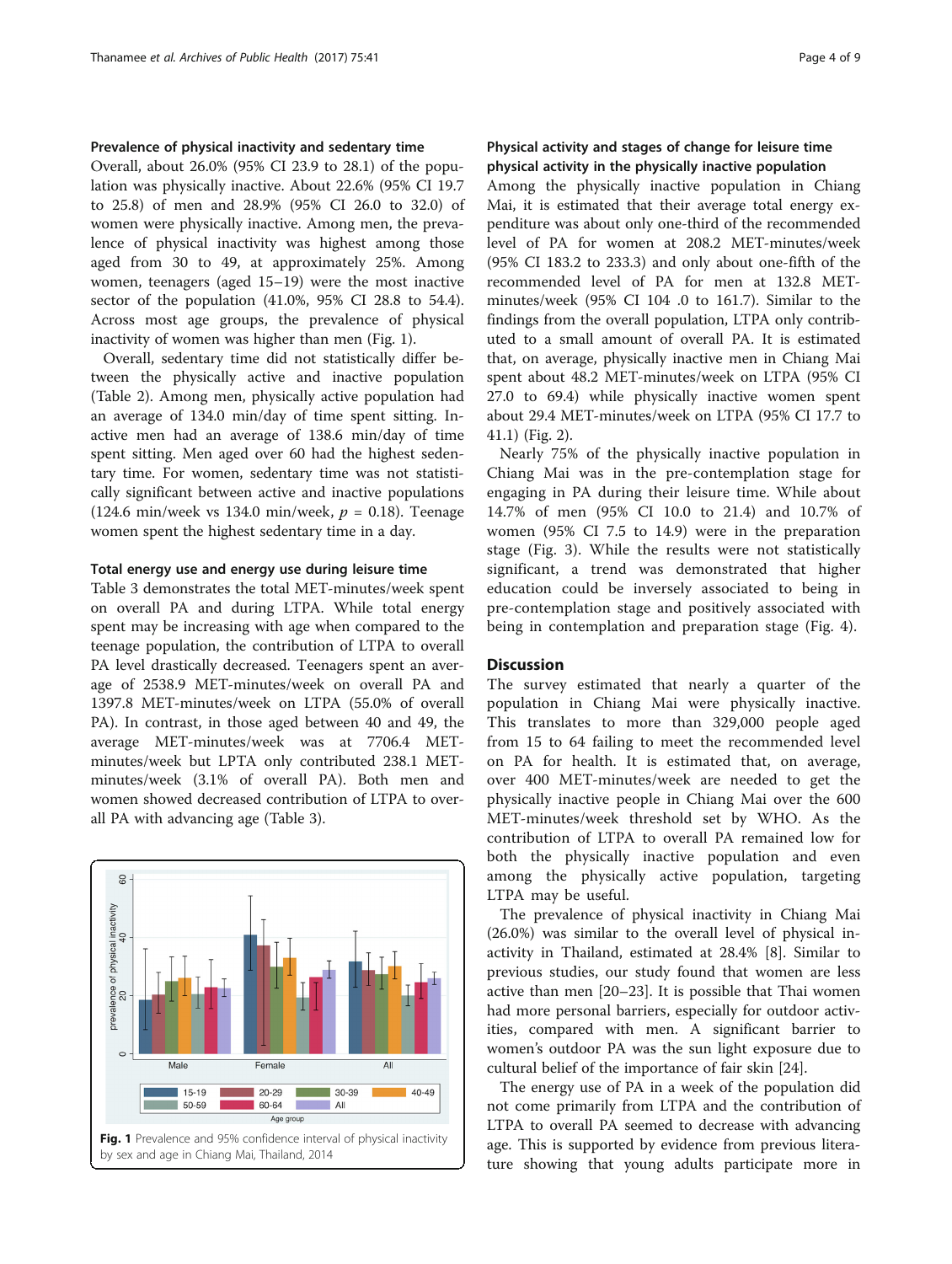| Age group | Sedentary time (minutes/day) Mean (SD) |                 |            |               |               |            |  |  |
|-----------|----------------------------------------|-----------------|------------|---------------|---------------|------------|--|--|
|           | Men                                    |                 |            | Women         |               |            |  |  |
|           | Active                                 | <i>Inactive</i> | $p$ -value | Active        | Inactive      | $p$ -value |  |  |
| $15 - 19$ | 146.2 (106.1)                          | 116.7 (95.0)    | 0.53       | 168.3 (94.4)  | 220.0 (112.8) | 0.06       |  |  |
| $20 - 29$ | 150.5 (78.9)                           | 148.5 (121.3)   | 0.91       | 172.2 (108.4) | 121.5 (112.6) | 0.01       |  |  |
| $30 - 39$ | 134.7 (81.2)                           | 147.6 (152.5)   | 0.52       | 127.7 (87.1)  | 132.6 (109.0) | 0.78       |  |  |
| $40 - 49$ | 133.4 (81.4)                           | 118.8 (110.1)   | 0.36       | 108.3(75.5)   | 103.4 (104.6) | 0.68       |  |  |
| $50 - 59$ | 119.2 (79.5)                           | 134.2 (113.7)   | 0.28       | 107.2 (79.4)  | 133.7 (110.4) | 0.04       |  |  |
| $60 - 64$ | 141.8 (93.3)                           | 166.5 (133.7)   | 0.31       | 133.9 (91.1)  | 167.2 (118.7) | 0.12       |  |  |
| All       | 134.0 (83.9)                           | 138.6 (123.5)   | 0.56       | 124.6 (88.7)  | 134.0 (113.8) | 0.18       |  |  |

<span id="page-4-0"></span>Table 2 Sedentary time among physically active and inactive populations in Chiang Mai, Thailand, 2014

SD standard deviation

LTPA than do older age groups [\[25, 26\]](#page-8-0). The low level of LTPA among people living in Chiang Mai was similar to a study conducted in Vietnam. Trinh et al. [\[23](#page-8-0)] found that time spent in LTPA among Vietnamese people aged 25 to 64 years old was close to zero (6.7 min/day for men and 3.2 min/day for women).

The study explored the stages of change among the inactive population in Chiang Mai to understand the readiness and intention to change of this population. The first stage, the pre-contemplation stage, indicates no intention to change. The contemplation stage is a motivational stage without the actual behaviour and the

Table 3 Energy use on total physical activity and leisure time physical activity among study participants in Chiang Mai, Thailand, 2014 ( $n = 1744$ )

| Age Group    | Overall PA <sup>a</sup><br>(MET-minutes/week) |                      | Leisure time PA<br>(MET-minutes/week) |                    |                |                 |
|--------------|-----------------------------------------------|----------------------|---------------------------------------|--------------------|----------------|-----------------|
|              | Men                                           | Women                | Total                                 | Men                | Women          | Total           |
| $15 - 19$    |                                               |                      |                                       |                    |                |                 |
| Mean (SD)    | 3718.8 (4074.0)                               | 1826.9 (3751.5)      | 2538.9 (3962.7)                       | 2442.8 (2719.3)    | 767.2 (1391.1) | 1397.8 (2144.3) |
| Median (IQR) | 2690 (960 to 4860)                            | 780 (120 to 1680)    | 1080 (240 to 2880)                    | 1680 (360 to 3600) | 280 (0 to 720) | 480 (0 to 1920) |
| $20 - 29$    |                                               |                      |                                       |                    |                |                 |
| Mean (SD)    | 8722.0 (9078.6)                               | 3677.3 (5069.2)      | 6141.9 (7719.0)                       | 1455.8 (2193.2)    | 488.3 (1218.1) | 961.0 (1825.2)  |
| Median (IQR) | 5640 (1020 to 13,920)                         | 1000 (180 to 7200)   | 2520 (420 to 10.080)                  | 600 (0 to 2040)    | 0(0 to 480)    | 0 (0 to 1120)   |
| $30 - 39$    |                                               |                      |                                       |                    |                |                 |
| Median (SD)  | 9253.0 (9198.5)                               | 5549.8 (7932.5)      | 7480.1 (8773.8)                       | 613.0 (1274.6)     | 193.1 (477.4)  | 403.8 (984.7)   |
| Median (IQR) | 6600 (720 to 15,120)                          | 1500 (420 to 8400)   | 3360 (480 to 11,880)                  | 0(0 to 480)        | 0(0 to 0)      | 0(0 to 360)     |
| $40 - 49$    |                                               |                      |                                       |                    |                |                 |
| Mean (SD)    | 10,378.3 (10,100.1)                           | 5799.6 (7314.1)      | 7706.4 (8865.6)                       | 282.3 (734.0)      | 206.5 (625.2)  | 238.1 (672.7)   |
| Median (IQR) | 7540 (420 to 18,960)                          | 1920 (400 to 10,080) | 3840 (420 to 12,240)                  | 0(0 to 120)        | 0(0 to 80)     | 0(0 to 80)      |
| $50 - 59$    |                                               |                      |                                       |                    |                |                 |
| Mean (SD)    | 10,888.3 (10,765.5)                           | 7546.4 (9.180.6)     | 9.083.3 (10,069.9)                    | 232.9 (618.1)      | 274.8 (566.7)  | 255.5 (590.7)   |
| Median (IQR) | 7280 (960 to 20,160)                          | 3110 (280 to 11,640) | 4800 (840 to 14,000)                  | 0(0 to 0)          | 0(0 to 330)    | 0(0 to 240)     |
| $60 - 64$    |                                               |                      |                                       |                    |                |                 |
| Mean (SD)    | 7372 (9288.6)                                 | 4871.0 (6492.0)      | 6156.5 (8130.3)                       | 319.6 (638.9)      | 271.9 (663.1)  | 296.4 (649.7)   |
| Median (IQR) | 2460 (860 to 10,860)                          | 1860 (560 to 6720)   | 2260 (600 to 7960)                    | 0(0 to 360)        | 0(0 to 240)    | 0(0 to 280)     |
| All          |                                               |                      |                                       |                    |                |                 |
| Mean (SD)    | 9374.3 (9824.3)                               | 5624.9 (7.657.0)     | 7362.0 (8923.9)                       | 609.0 (1396.9)     | 307.0 (788.8)  | 446.9 (1122.5)  |
| Median (IQR) | 5640 (840 to 15,420)                          | 1680 (480 to 8950)   | 3120 (560 to 11,760)                  | 0(0 to 480)        | 0(0 to 240)    | 0(0 to 360)     |

 $SD$  standard deviation,  $IQR$  inter-quartile range

<sup>a</sup>MET-min/week from overall PA is the sum of MET-min/week from the three domains of physical activity: 1) at work; 2) during travel or transport; and 3) during recreational activity or leisure time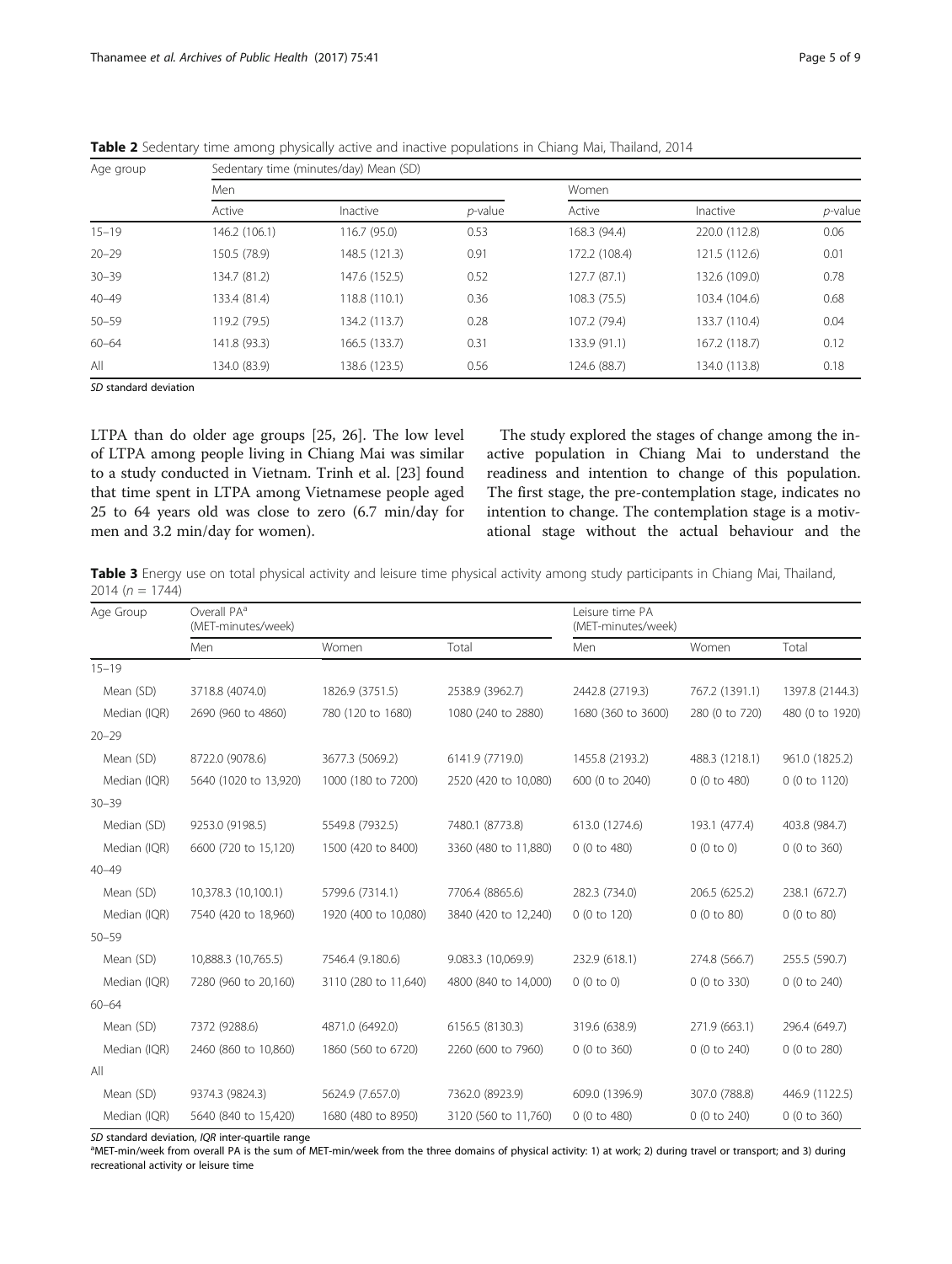<span id="page-5-0"></span>

preparation stage is a stage of strong motivation or tentative performance of the behaviour [\[13\]](#page-8-0). Our result was similar to another a population survey from the USA suggesting that socioeconomic indicators, such as education level, might be a determinant of intention to change. Lower educated population were more likely to be in pre-contemplation stage, whereas higher educated population had a greater probability of being in contemplation and preparation stages [[14\]](#page-8-0). The understanding of the stages of change in the population can help to

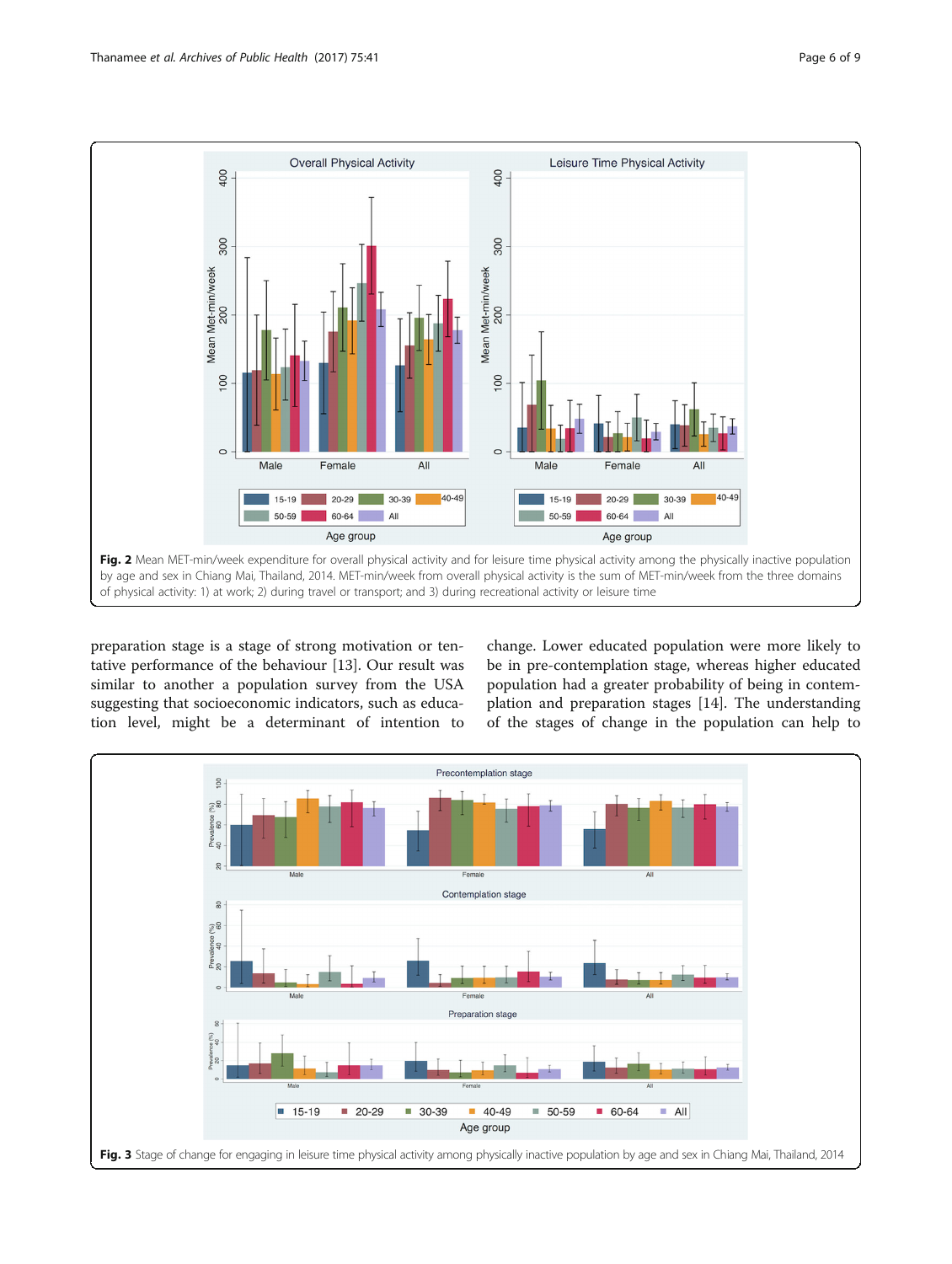<span id="page-6-0"></span>

plan appropriate approaches for the population in each stage [\[27](#page-8-0), [28](#page-8-0)]. Specifically, for those in the precontemplation stage, education and media campaigns can increase awareness toward the behaviour and stimulate positive emotions relating to the behaviour. For those in the contemplation stage, improvement of individuals' cognition toward the behaviour can help progress towards the preparation stage. To step from the preparation stage to a later stage, individuals may need a strong commitment to change their behaviours [[29, 30](#page-8-0)]. Woods et al. [\[31](#page-8-0)] reported that structural interventions, for example, sending the related material to individuals; encouraging individuals to consider the benefits of PA; asking individuals to commit to being active, can help inactive people to become more physically active. The study by Pirzadeh et al. [[28\]](#page-8-0) showed that educational sessions based on the stages of change including basic knowledge of PA, exercise training, and verbal encouragement can increase PA.

The global recommendation on PA [[7\]](#page-7-0) encourages people to increase overall PA, but it neither recommends a particular activity nor an intervention to promote PA in a large-scale population. For the whole population, a tailored intervention across all domains of PA might be a limitation because of the burden of resources. Studies by Williams et al. and Siegel et al. demonstrated that walking can be a popular, acceptable, and accessible way to promote LTPA [\[32](#page-8-0), [33](#page-8-0)]. Mass media, such as television advertisements; printed media; telephone or internet-based interventions, can increase awareness of LTPA participation [\[32, 34\]](#page-8-0). Group walking is also an efficacious approach of increasing PA [\[35\]](#page-8-0).

Furthermore, evidence showed that in Belgium, a multi-strategy community-based intervention including local media campaign, environmental approaches, the sale and loan of pedometers, and several local PA projects was effective to increase PA levels [\[36](#page-8-0)]. Built environments are also a key aspect to increase PA in a largescale population. More and better-quality of sidewalks and bicycle lanes are associated with higher rates of walking, biking and meeting PA recommendations [\[37](#page-8-0)]. Active transport or non-motorised transport is associated with increases of PA and positive health outcomes [[38\]](#page-8-0). Moreover, natural environments such as parks, woodlands and beaches are keys locations for PA [\[39](#page-8-0)]. Accordingly, there are many effective approaches to increase PA during work, travel and leisure time, however, targeting LTPA may be useful in the promotion of PA among the population as there may be fewer unmodifiable barriers than PA at work and during transport.

The strengths of this study were the systematic method of sampling, data collection, and coverage of study participants. The study was able to represent different populations in various age groups from both urban and rural areas. There were some limitations of this study. Although the survey used a reliable and valid questionnaire for PA, GPAQ [[18](#page-8-0), [40\]](#page-8-0), collection of the PA data by a self-reporting questionnaire was subjective [[41\]](#page-8-0) and may depend on the recall memory of the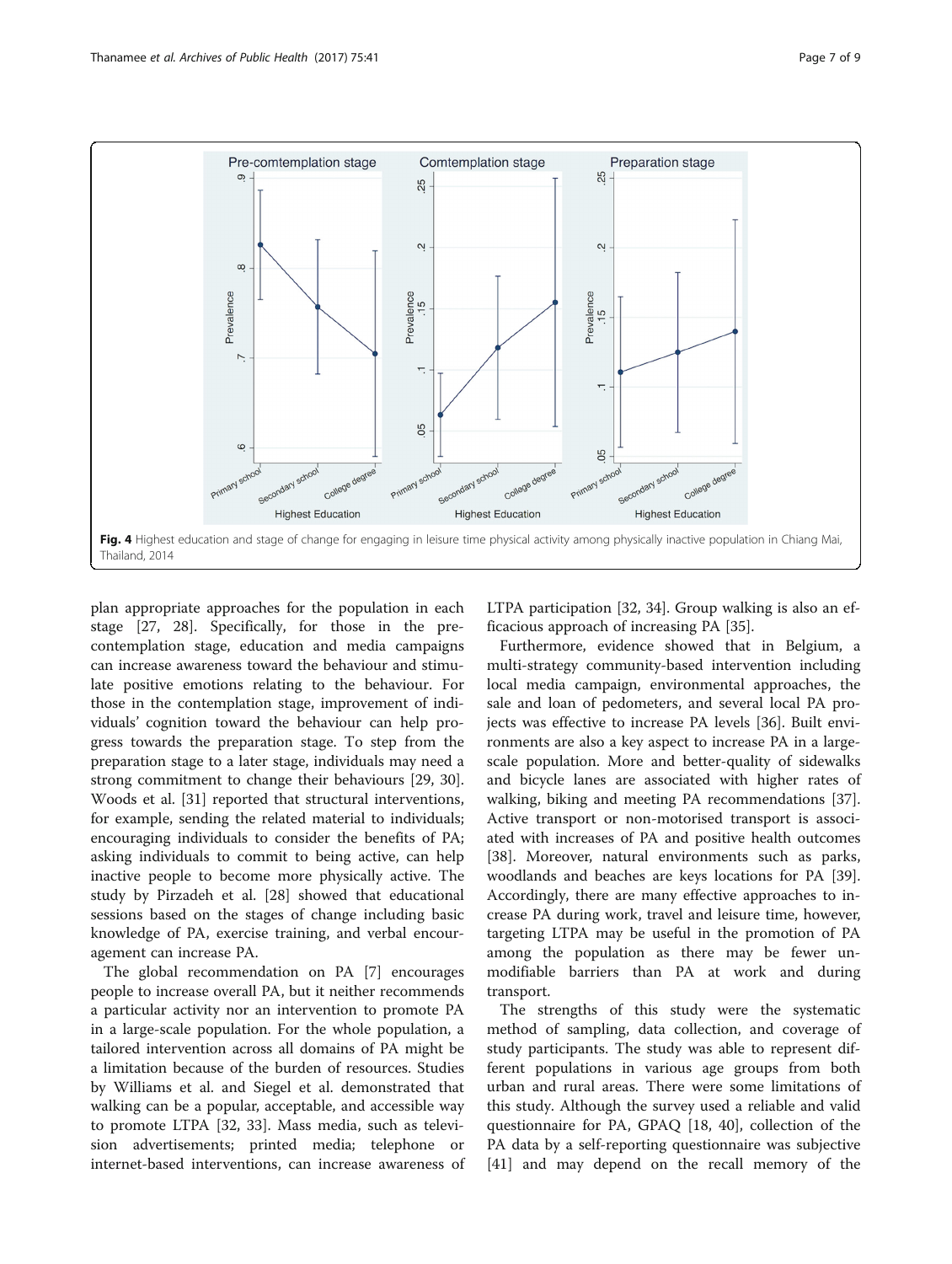<span id="page-7-0"></span>participant [\[42](#page-8-0)]. This cross-sectional study could not assess the outcomes of intentions to change among people who were physically inactive. Lastly, detailed socioeconomic status and the health related data, for instance, body weight; body mass index; and blood pressure was not collected thus we were not able to correlate PA levels with health outcomes.

According to our findings, the contribution of LTPA to overall PA among physically inactive population remained consistently low across all age groups, and approximately 400 MET-minutes/week of PA or at least 100 min/week of moderate-intensity LTPA or at least 50 min/week of vigorous-intensity LTPA should be promoted to the physically inactive population in Chiang Mai. We recommend that any PA promotion programmes need multistrategy approaches including supportive environments, media campaigns and psychosocial supports population in the pre-contemplation stage, along with increasing education and awareness of the importance of PA through media campaigns.

Follow up data on the intention to change and PA level is recommended to monitor trends and changes in the PA level of the population. Other data on personal and environmental circumstances may also be useful to effectively plan for interventions to promote PA in a large population. As the impact of PA on health outcomes may vary by settings we recommend collecting basic health measurements, for example, blood pressure; body weight and height and BMI which may be beneficial in assessing the impact of changes in PA on health related outcomes.

## Conclusions

It is estimated that about a quarter of the Chiang Mai population, or approximately 329,000 people living in Chiang Mai, were physically inactive during 2014. The contribution of LTPA to overall PA was low among the physically inactive population, and the majority has no intention of increasing LTPA. A large-scale health promotion programme is needed, and it should focus on an approach for the sector of the population in the precontemplation stage.

#### Abbreviations

BMI: Body mass index; CI: Confidence interval; GPAQ: Global Physical Activity Questionnaire; LTPA: Leisure time physical activity; MET: Metabolic equivalent of task; NCD: Non-communicable disease; PA: Physical activity; WHO: World Health Organization

#### Acknowledgements

We thank the field researchers for their hard work and all participants for their cooperation.

#### Funding

This work was supported by the Thai Health Promotion Foundation. The funders had no role in study design, data collection and analysis, decision to publish, or preparation of the manuscript.

#### Availability of data and materials

The dataset analysed during the current study are available from the authors upon reasonable request from the corresponding author.

#### Authors' contributions

ST, AW, CA were responsible for the conception of the study. SS and KT were responsible for the design and acquisition of data. ST, AW and CA analysed the data and wrote the first draft of the manuscript. All authors (ST, KP, AW, SS, KT, WJ, CA) contributed to interpretation of the data, revised the manuscript and approved the final manuscript.

#### Ethics approval and consent to participate

Ethical approval was granted by the Ethics Committee from Chiang Mai University (No. 62/2014). The investigation was performed in accordance with ICH-GCP clinical practice guidelines. Informed consent was obtained from all participants.

## Consent for publication

Not applicable.

#### Competing interests

The authors declare no potential conflicts of interest with respect to the research, authorship and/or publication of this article.

#### Publisher's Note

Springer Nature remains neutral with regard to jurisdictional claims in published maps and institutional affiliations.

#### Author details

<sup>1</sup>Department of Family Medicine, Faculty of Medicine, Chiang Mai University, Chiang Mai 50200, Thailand. <sup>2</sup>School of Medicine, Walailak University, Nakhon Si Thammarat 80161, Thailand. <sup>3</sup> Health Promotion Center Region 1, Chiang Mai 50100, Thailand. <sup>4</sup>Research Institute for Health Sciences, Chiang Mai University, Chiang Mai 50200, Thailand.

#### Received: 27 February 2017 Accepted: 23 June 2017 Published online: 02 October 2017

#### References

- 1. Bull FC, Armstrong TP, Dixon T, Ham S, Neiman A, Pratt M. Physical inactivity, Comparative quantification of health risks: global and regional burden of disease attributable to selected major risk factors, vol. 1. Geneva: World Health Organization; 2004. p. 729–882.
- 2. World Health Organization. Physical activity. World Health Organization. [http://www.who.int/mediacentre/factsheets/fs385/en/.](http://www.who.int/mediacentre/factsheets/fs385/en) Accessed 22 March 2016.
- 3. World Health Organization. Global status report on communicale diseases 2014. Geneva: World Health Organization; 2014.
- 4. Lee I-M, Shiroma E, Puska P, Blair S, Katzmarzyk PT. Impact of physical inactivity on the world's major non communicable diseases. Lancet. 2012; 380(9838):219–29.
- 5. Samitz G, Egger M, Zwahlen M. Domains of physical activity and all-cause mortality: systematic review and dose–response meta-analysis of cohort studies. Int J Epidemiol. 2011;40:1382–400.
- 6. Huerta J, Chirlaque M, Tormo M, Buckland G, Ardanaz E, Arriola L, et al. Work, household, and leisure-time physical activity and risk of mortality in the EPIC-Spain cohort. Prev Med. 2016;85:106–12.
- 7. World Health Organization. Global recommendations on physical activity for health. Geneva: World Health Organization; 2010.
- 8. Division of physical Activity and Health, Department of Health, Ministry of Public Health. Situation of physical activity/exercise among Thai people [in Thai]. Ministry of Public Health. 2015. [https://sites.google.](https://sites.google.com/site/exercisemoph/sthankarn-kar-xxk-kalang-kay) [com/site/exercisemoph/sthankarn-kar-xxk-kalang-kay.](https://sites.google.com/site/exercisemoph/sthankarn-kar-xxk-kalang-kay) Accessed 22 March 2016.
- 9. Thai Health Foundation. A round up of physical activity situation in Thailand [brochure]. Bangkok: Thai Health Foundation; 2015.
- 10. Jitnarin N, Kosulwat V, Rojroongwasinkul N, Boonpraderm A, Haddock CK, Poston WS. Prevalence of overweight and obesity in Thai population: results of the National Thai Food Consumption Survey. Eat Weight Disord. 2011; 16(4):e242–9.